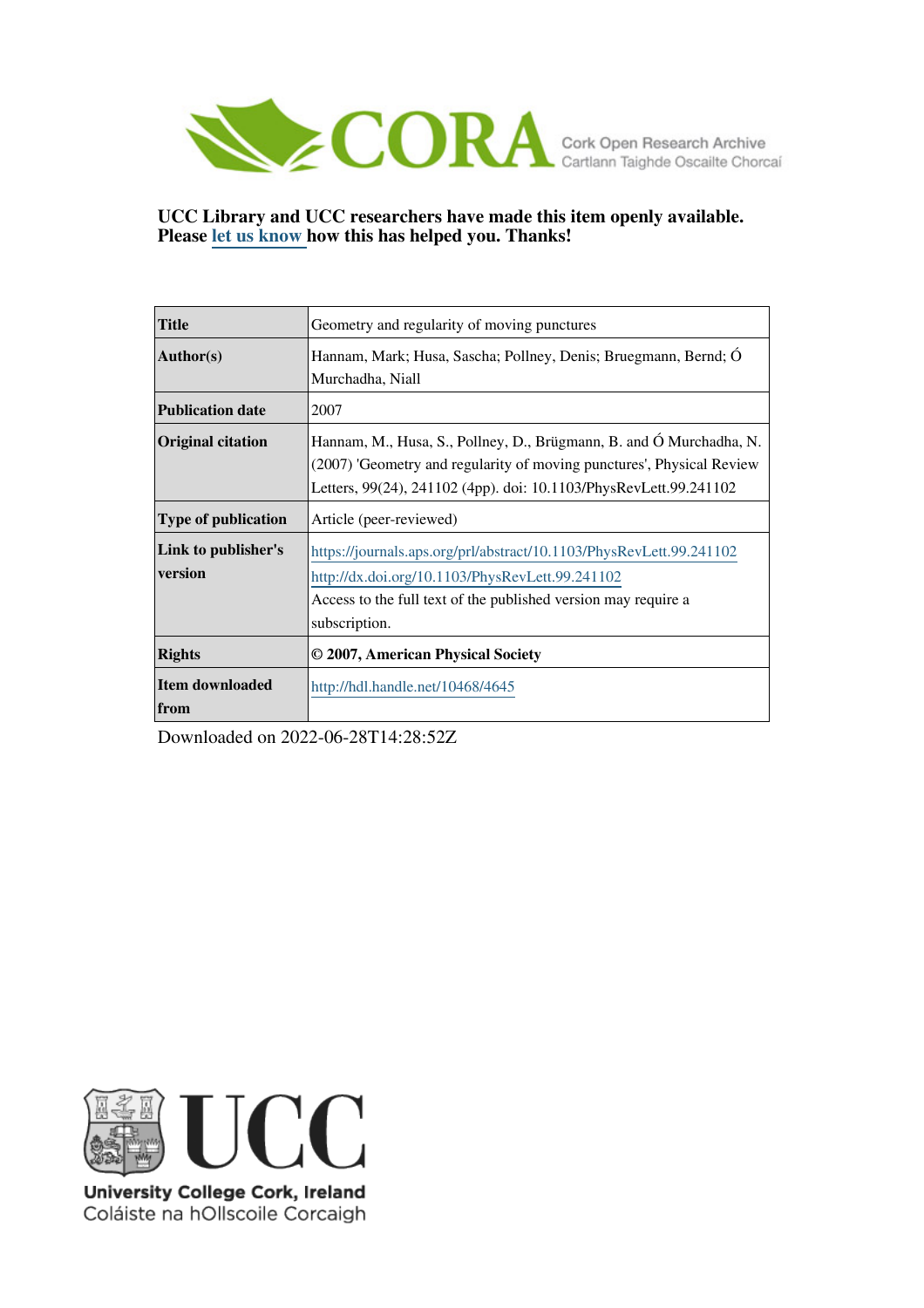## **Geometry and Regularity of Moving Punctures**

Mark Hannam,<sup>1</sup> Sascha Husa,<sup>1</sup> Denis Pollney,<sup>2</sup> Bernd Brügmann,<sup>1</sup> and Niall Ó Murchadha<sup>3</sup>

<sup>1</sup>Theoretical Physics Institute, University of Jena, 07743 Jena, Germany *Theoretical Physics Institute, University of Jena, 07743 Jena, Germany* <sup>2</sup>

*Max-Planck-Institut für Gravitationsphysik, Albert-Einstein-Institut, Am Mühlenberg 1, 14476 Golm, Germany*<br><sup>3</sup> Physics Department, University College Cork, Ireland

(Received 23 June 2006; revised manuscript received 26 October 2007; published 12 December 2007)

Significant advances in numerical simulations of black-hole binaries have recently been achieved using the puncture method. We examine how and why this method works by evolving a single black hole. The coordinate singularity and hence the geometry at the puncture are found to change during evolution, from representing an asymptotically flat end to being a cylinder. We construct an analytic solution for the stationary state of a black hole in spherical symmetry that matches the numerical result and demonstrates that the evolution is not dominated by artefacts at the puncture but indeed finds the analytical result.

Recent breakthroughs in numerical relativity have made it possible to simulate the evolution of black-hole binaries through several orbits, inspiral, merger, and ringdown [[1–](#page-4-0) [4](#page-4-1)]. It is now possible, after over forty years of research, to study black-hole mergers in full general relativity and to calculate the resulting gravitational-radiation waveforms. These advances represent a major step forward for all of black-hole and gravitational-wave astronomy and astrophysics.

Although these methods have met with spectacular success, it is not yet clear how and why they work. In this Letter we focus on the most popular method, called ''moving punctures'' [[2](#page-4-2),[3\]](#page-4-3), and use simple geometrical considerations to address this question. In the moving-puncture method the black holes are conveniently described in the initial data in coordinates that do not reach the black holes' physical singularities; as the coordinates approach each singularity they instead follow a wormhole through to another copy of the asymptotically flat exterior spacetime. These extra copies are compactified so that their infinities are represented by single points on a numerical grid, which are called ''punctures'' [[5](#page-4-4),[6\]](#page-4-5). In this construction, the wormhole topology is captured by a single function, a conformal factor  $\psi$ , which diverges at each puncture. Early "fixed puncture" evolutions  $[7,8]$  $[7,8]$  $[7,8]$  factored the singularity into an analytically prescribed conformal factor, and the gauge conditions prohibited the punctures from moving across the grid. The moving puncture approach manages to evolve the full conformal factor,  $\psi$ , and the punctures are allowed to move. This seemingly minor modification proved to be the last piece of the black-hole binary puzzle, and it has made long-term stable simulations routine for many research groups.

However, the dynamical behavior of the punctures in this method is entirely unknown. Do they continue to represent compactified infinities? Does the evolution reach a final, stationary state, or do gauge dynamics persist? And, crucially, does the method accurately describe the spacetime, or does it rely on numerical errors near an underresolved puncture, implying that it may fail when probed at

DOI: [10.1103/PhysRevLett.99.241102](http://dx.doi.org/10.1103/PhysRevLett.99.241102) PACS numbers: 04.25.Dm, 04.20.Ex, 04.30.Db, 95.30.Sf

higher resolutions or for longer evolutions? Finally, why do our coordinate conditions accurately reproduce angular velocities as would be measured in an asymptotic rest frame (see, e.g., [\[9\]](#page-4-8) )?

In this Letter we address these questions in three stages. First, we argue that the evolution of the punctures can be split approximately into advection across the hypersurface plus a gauge that locally produces black holes in a stationary state. Second, we assume existence of a stationary solution and show that a local expansion for a Schwarzschild puncture matches the numerical data. And third, we explicitly construct stationary slices for Schwarzschild and discuss their global geometry, to which the numerical evolution asymptotes.

Most significantly, we find that the puncture changes character: the slice no longer approaches the other asymptotically flat end, but ends on a cylinder of finite areal radius. This suggests an elegant new way to represent black holes, with asymptotically cylindrical data.

Let *r* be the distance to one of the punctures. Internal asymptotically flat ends are characterized by 3-metrics of the form  $g_{ij} = \psi^4 \tilde{g}_{ij}$ , where  $\tilde{g}_{ij}$  is finite and the conformal factor  $\psi$  diverges as  $\psi \sim 1/r$ . The method of [[2\]](#page-4-2) introduces a regular conformal factor  $\chi = \psi^{-4}$  while [[3](#page-4-3)] uses  $\phi =$  $log \psi$ . Ignoring the  $log r$  singularity, standard finitedifferencing is used near the punctures. The evolution method is based on the Baumgarte-Shapiro-Shibata-Nakamura (BSSN) formulation  $[10,11]$  $[10,11]$ . For the lapse we consider "1 + log" slicing,  $(\partial_t - \beta^i \partial_i)\alpha = -2\alpha K$ , and for the shift the "Gamma-freezing" condition,  $\partial_t^2 \beta^i =$  $\frac{3}{4}\partial_t\tilde{\Gamma}^i - \eta \partial_t\beta^i$  [[2](#page-4-2)[,12](#page-4-11)[–14\]](#page-4-12).

Puncture evolutions use the standard  $3 + 1$  decomposition, and the equations can be brought into the form  $(\partial_t$  –  $\mathcal{L}_{\beta}$ ) $u = F$ , where *u* is a state vector and *F* a source term independent of the shift. In this context we do not have to consider the BSSN variable  $\tilde{\Gamma}^i$  since it is derived from  $\tilde{g}_{ij}$ . Of special importance is the motion of the puncture itself, which is marked by a logr pole in  $\phi$  or equivalently a zero in  $\chi$  [[2\]](#page-4-2), which are advected by the shift like all other

*Physics Department, University College Cork, Ireland*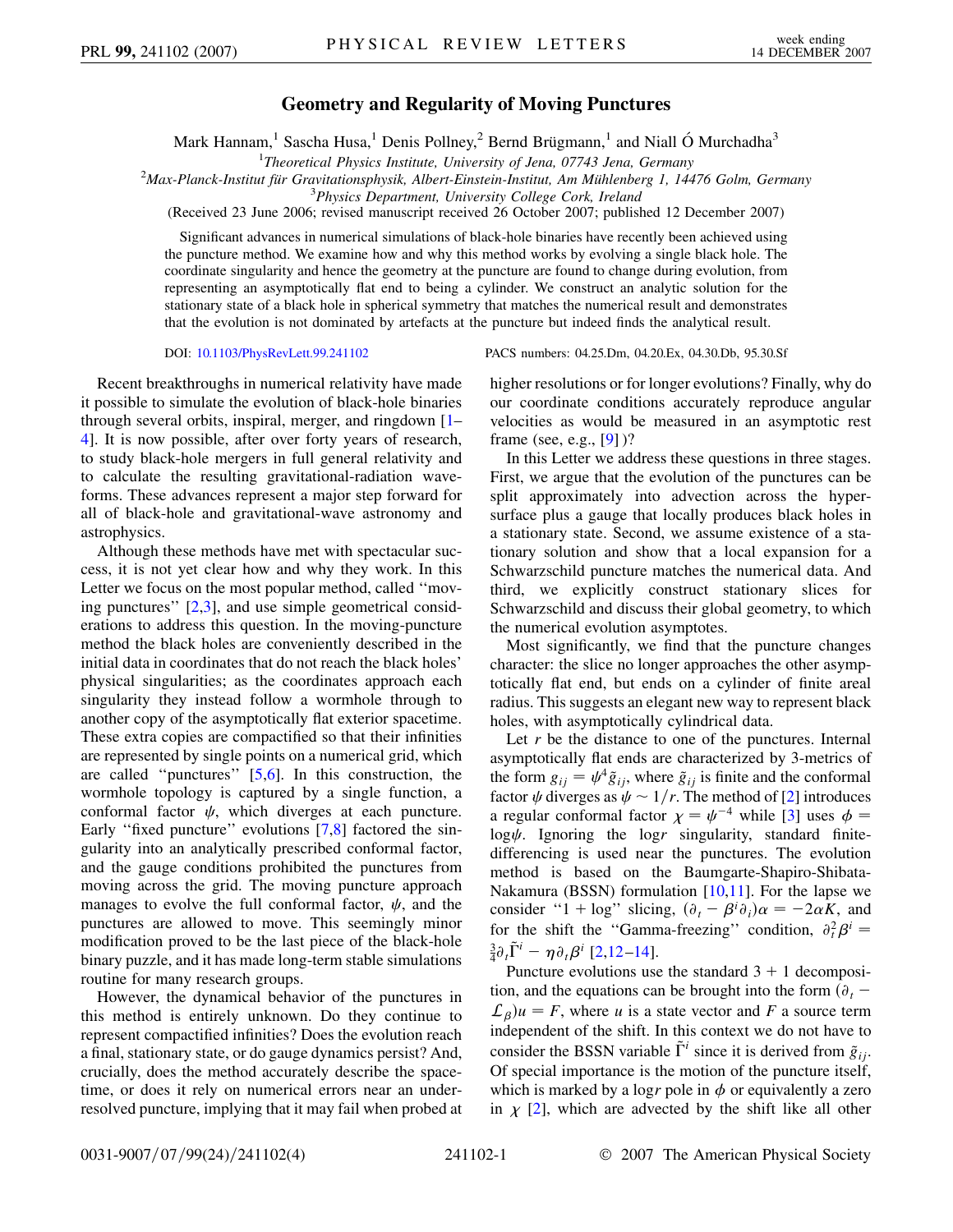variables. As noted in  $[2,3,8,12]$  $[2,3,8,12]$  $[2,3,8,12]$  $[2,3,8,12]$  $[2,3,8,12]$  $[2,3,8,12]$  $[2,3,8,12]$ , since the shift can describe arbitrary coordinate motion, any shift vector that does not vanish at the puncture can generate motion of the puncture.

The Gamma-freezing shift manages two feats: stabilizing the black holes against slice stretching and moving the punctures. Considering that in actual runs those two effects appear to happen independently of each other, we propose that the shift can be split as  $\beta^i = \beta^i_{\text{adv}} + \beta^i_{\text{sls}}$ , where  $\beta^i_{\text{sls}}$  counters slice stretching and  $\beta^i_{\text{adv}}$  is responsible for puncture motion. If we have *exact* stationarity, then  $(\partial_t$  $\mathcal{L}_{\beta_{\text{adv}}}$ ) $u = 0$ ,  $\mathcal{L}_{\beta_{\text{sl}}u} + F = 0$ . Note that in the early phase of a binary inspiral simulation the vector  $\left(\frac{\partial}{\partial t}\right)^a$  should be an approximate helical Killing vector, up to a rigid rotation. We can choose either corotation, or vanishing rotation at infinity, which would imply that the punctures' coordinate speeds equal their physical speeds as seen from infinity.

In general, this shift decomposition will hold only approximately, but it should be an excellent approximation in the immediate vicinity of the punctures. Furthermore, if the shift is regular at a puncture with a leading constant plus higher order terms,  $\beta^i = b_0^i + O(r)$ ,  $\beta^i_{\text{adv}}|_{r=0} = b_0^i$ ,  $\beta_{\rm sls}^i|_{r=0} = 0$ , then we obtain trivial advection of the puncture without further approximation, i.e.,  $u = u(x + b_0 t)$ , since  $\mathcal{L}_{b_0} u = b_0^i \partial_i u$ .

We conclude that, assuming approximate stationarity, the question of numerical stability of the moving-puncture process can be approached by splitting it into a standard advection problem and a stability analysis of a stationary puncture solution. The main open issue is whether there exists a regular stationary solution for a single puncture that the method can find. Since the key novel features of this stationary solution already occur for a nonmoving spherically symmetric puncture (computed with the moving-puncture method), we focus on this case here and leave the general case to future work.

Consider initial data for a single puncture with mass *M* at  $t = 0$ , with  $\alpha = 1$ ,  $\beta^{i} = 0$ ,  $\tilde{g}_{ij} = \delta_{ij}$ ,  $\tilde{A}_{ij} = 0$ ,  $K = 0$ , and  $\phi_0 = \log(1 + \frac{M}{2r})$ . When inserted into the BSSN and gauge equations, the data evolve and develop certain powers of  $r$  at the puncture  $[12]$ . If a regular stationary state is reached, then all variables should possess power series expansions at  $r = 0$  that satisfy  $\mathcal{L}_{\beta_{s}} u + F = 0$ . We make the following ansatz for the single, nonmovingpuncture case in spherical symmetry:

$$
\psi^{-2} = e^{-2\phi} = p_1 r + p_2 r^2 + O(r^3),\tag{1}
$$

$$
\tilde{g}_{ij} = \delta_{ij} + O(r^2),\tag{2}
$$

$$
\tilde{A}_{ij} = (A_0 + A_1 r)(\delta_{ij} - 3n_i n_j) + O(r^2),
$$
 (3)

$$
K = K_0 + K_1 r + O(r^2), \tag{4}
$$

$$
\alpha = a_0 + a_1 r + O(r^2),
$$
 (5)

$$
\beta^{i} = (b_1r + b_2r^2)n^{i} + O(r^3).
$$
 (6)

<span id="page-2-0"></span>Here  $r = (x^2 + y^2 + z^2)^{1/2}$  is the coordinate radius of

quasi-isotropic Cartesian coordinates (*x*, *y*, *z*). Note that *r* is continuous but not differentiable, the radial vector  $n^i$  $x^{i}/r$  is discontinuous at  $r = 0$ , and  $\partial_{i}O(r^{0}) = O(r^{-1})$ . The evolution equations and the constraints result in 8 independent equations for the 10 coefficients ( $p_1$ ,  $p_2$ ,  $A_0$ ,  $A_1$ ,  $K_0$ ,  $K_1$ ,  $a_0$ ,  $a_1$ ,  $b_1$ ,  $b_2$ ), with *M* and  $\eta$  free parameters. The Gamma-freezing shift condition does not give an additional condition for a stationary solution. A first result is that  $a_1 \neq 0$  and  $K_0 \neq 0$  are required for nontrivial stationarity; a more regular solution is not consistent with the equations. For consistency  $a_0 = 0$ , that is, the lapse has collapsed at the puncture. Further simple relations are  $b_1 =$  $2K_0$  and  $b_2 = -3A_0a_1$  from the evolution equations for the lapse and the metric.

Therefore, assuming existence of a stationary solution with some minimal regularity at the puncture implies specific predictions for kinks and discontinuities in our variables. We now compare the ansatz to numerical results for a Schwarzschild puncture evolved to  $t = 50M$ , at which time the data appear to have reached a stationary state to within a few percent in all variables. The runs were performed with the BAM code, using fixed-mesh refinement and fourth-order accurate finite-difference stencils [[15\]](#page-4-13). For a central resolution of  $M/128$  the run is well within the convergent regime. When zooming into the data at this resolution, Fig. [1,](#page-3-0) we do find the kinks and discontinuities consistent with the ansatz. Although closer inspection shows some numerical artefacts near the puncture (in particular, in  $\tilde{A}_{ij}$  and the derivatives), they remain localized and comparatively small, and the numerical data are approximated well by the ansatz.

The most intriguing implication of the power series expansion is that the singularity in the conformal factor changes during evolution. With  $a_0 = 0$ ,

$$
\partial_t \phi = \beta^i \partial_i \phi + \frac{1}{6} \partial_i \beta^i + O(r) \simeq b_1 r \partial_r \phi + \frac{b_1}{2}.
$$
 (7)

For the conformal factor of the initial data, we have  $r \partial_r \phi_0 \simeq -1$ , and  $\partial_t \phi_0 \simeq -b_1/2$ . With  $b_1 \neq 0$  we must conclude that the evolution of the conformal factor will stop only when  $r \partial_r \phi \simeq -1/2$ . In other words,

$$
\psi_0 = O(1/r)
$$
 evolves into  $\psi = O(1/\sqrt{r})$ , (8)

which is built into ([1\)](#page-2-0). The puncture still marks a coordinate singularity, but since the areal radius of the sphere *r* 0 is  $R_0 = \lim_{r \to 0} r \psi^2 = 1/p_1$ , the slice no longer reaches the other asymptotically flat end of the Brill-Lindquist wormhole, but ends at a finite areal radius,  $R_0 \approx 1.3M$ , with  $p_1$  determined numerically. Figure [2](#page-3-1) illustrates the evolution of a Schwarzschild black hole. We have plotted Schwarzschild *R* versus proper distance from the horizon. The initial slice connects two asymptotically flat regions, but during a  $1 + \log/\Gamma$ -driver evolution the numerical slice loses contact with the second asymptotically flat end. It eventually reaches a stationary state and terminates at  $R \approx 1.3M$ .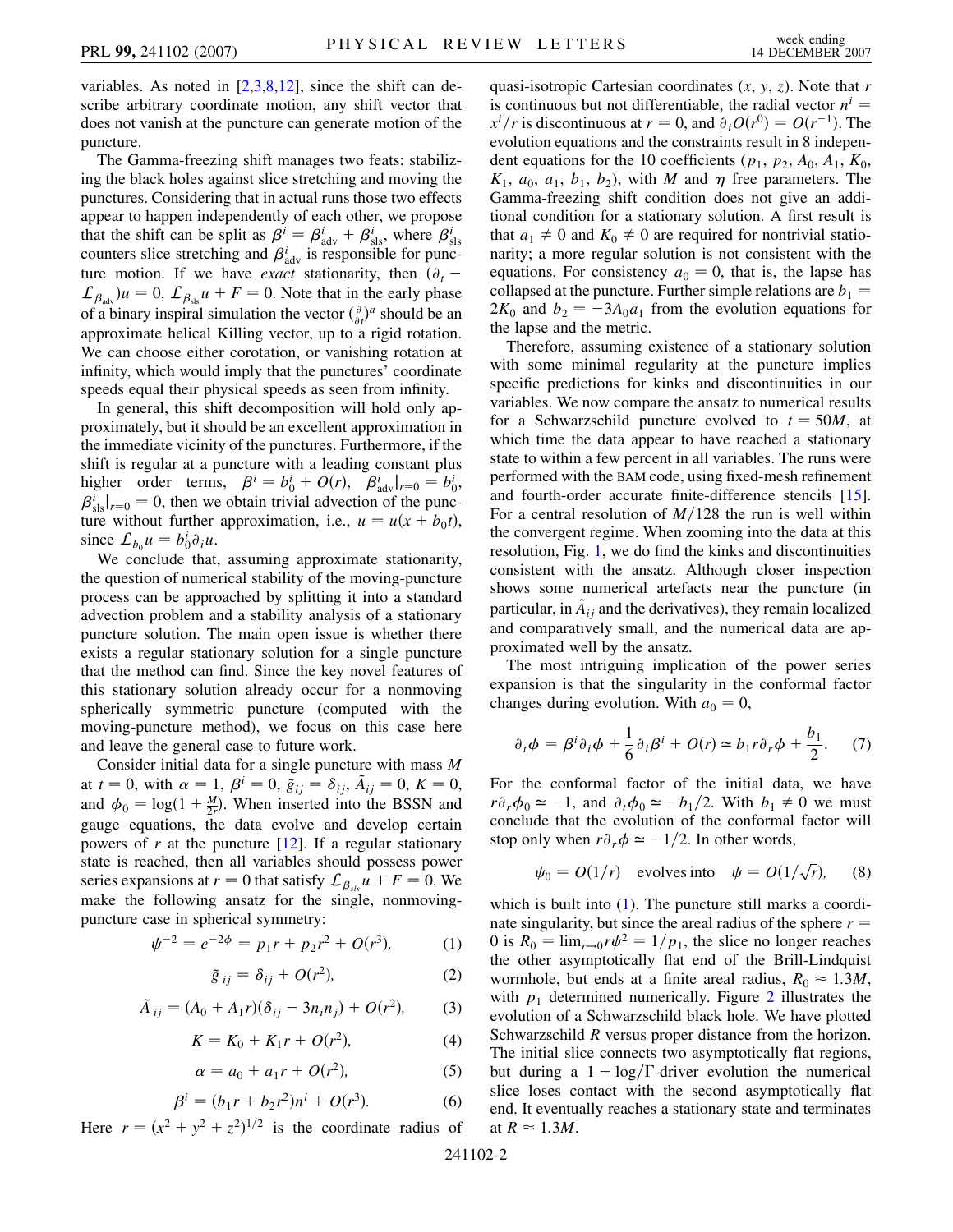<span id="page-3-0"></span>

FIG. 1. Numerical evolutions of a spherically symmetric puncture result in specific kinks at the puncture (left). The figure on the right represents a true numerical experiment. We compare two spherical slices by plotting  $\alpha$  as a function of *K*. The dots are the data from the 3D numerical evolution; the solid line was obtained by independently integrating up Eq. [\(9](#page-3-2)). At the puncture,  $\alpha \approx 0.0$  and  $K \approx 0.3$ .

We now show by explicit construction in the proper distance gauge (which is regular through the horizon) that such stationary slices exist globally. Stationary  $1 +$ log slices of Schwarzschild are also considered in a different context in [[16](#page-4-14)]. The proper distance coordinate is denoted as *l*,  $\partial_l f = f'$ ,  $\alpha$  is the Killing lapse,  $\beta$  the Killing radial shift component, and *R* the areal radius (the Schwarzschild radial coordinate). On any spherical slice through the Schwarzschild solution one finds  $R' = \alpha$ and  $\alpha^2 - \beta^2 = 1 - 2M/R$ , and using these, the equation for the stationary 1 + log slices of Schwarzschild,  $\beta \alpha'$  =  $2\alpha K$ , becomes (using, for example, [\[17\]](#page-4-15))

$$
R'' = \frac{2R'}{R} \frac{\frac{3M}{R} - 2 + 2R'^2}{\frac{2M}{R} - 1 + R'^2 - 2R'}.
$$
 (9)

<span id="page-3-2"></span>It is clear that the right-hand side of  $(9)$  $(9)$  is singular whenever  $2M/R - 1 + R^2 - 2R' = 0$ . It can also be shown that any solution of ([9\)](#page-3-2) that is suitably asymptotically flat, i.e.,  $R \approx l$ , must pass through such a singular point. The only way of resolving this difficulty is for the numerator of [\(9\)](#page-3-2) to simultaneously vanish at the ''singular'' point. We have two options: either (a)  $R' = 0$  or (b)  $3M/R - 2+$  $2R^{2} = 0$ . Let us discuss them separately. In the case (a), we have  $R' = 0$ ,  $R = 2M$ . Therefore, the slice passes through the bifurcation sphere. This is the standard moment of time symmetry slice through the Schwarzschild solution, which obviously satisfies the stationary  $1 + \log$ equation because  $\beta = 0$  and  $K = 0$ . In case (b), the case in which we are really interested, we can solve the pair of which we are really interested, we can solve the pair of simultaneous equations to give  $R' = \sqrt{10} - 3$ ,  $R \approx$ 1*:*54*M*. This solution corresponds to two slices in the Schwarzschild solution. These are mirror images of each other: one in the upper half plane, one in the lower. These slices do not continue into the left quadrant of the extended Schwarzschild solution. Rather they asymptote to a cylinder in the upper (lower) quadrant of fixed radius. This agrees with the numerical observation that the singularity in the conformal factor changes from  $1/r$  to  $1/\sqrt{r}$ . These

<span id="page-3-1"></span>

FIG. 2. Schwarzschild coordinate *R* vs proper distance from the (outer) horizon. The upper panel shows the slices at  $t =$ 0, 1, 2, 3*M*, and the lower panel shows the slice at  $t = 50M$ . The final numerical slice terminates at  $R \approx 1.3M$ . The vertical line indicates the horizon at  $R = 2M$ , and the six points represent  $x/M = 1/40$ ,  $1/20$ ,  $1/8$ , 2, 5, 8 on each slice.

three are the only asymptotically regular solutions of the stationary  $1 + \log$  equation, up to isometries. It is easy to show that the actual slice exponentially approaches a cylinder of radius  $R_0$ , i.e.,  $R \approx R_0 + A \exp(Bl)$  as  $l \to -\infty$ , where

$$
B = 2R_0^{-1}(3M - 2R_0)(2M - R_0)^{-1}.
$$

The value of the lapse at the horizon, which can be used as a simple horizon-finding or merger-time criterion, evaluates to  $\alpha(R = 2M) \approx 0.376$ . It is also possible to produce an algebraic solution in terms of an implicit equation for  $\alpha$ and *R*, determining  $R_0 \approx 1.31241M$  from

$$
3\sinh^{-1}(3) = \log \left[ 128 \left( 2 - \frac{R_0}{M} \right) \right] + 3\log \left( \frac{R_0}{M} \right) + \sqrt{10} - 3.
$$

For comparison we have also studied harmonic and maximal slicing. With harmonic slicing (which can be generalized to the Kerr spacetime  $[18,19]$  $[18,19]$ ), one again finds a moment of time symmetry slice and two mirror copies of a slice that puncture evolutions driven toward stationarity should approach. The slices hit the singularity at  $R = 0, K$ blows up as  $R \to 0$ , and at the horizon  $\alpha(R = 2M) = 1/2$ . Fixed-puncture evolutions have used  $1 + \log$  slicing without shift term. Stationary slices must then be maximal [\[20](#page-4-18)– [22](#page-4-19)], of the "odd lapse" type,  $\alpha^2 = 1 - \frac{2M}{R} + \frac{C^2}{R^4}$ . For  $C =$  $\frac{3\sqrt{3}M^2}{4}$  such slices will again approach a cylinder, of constant  $R_0 = 3M/2$ .